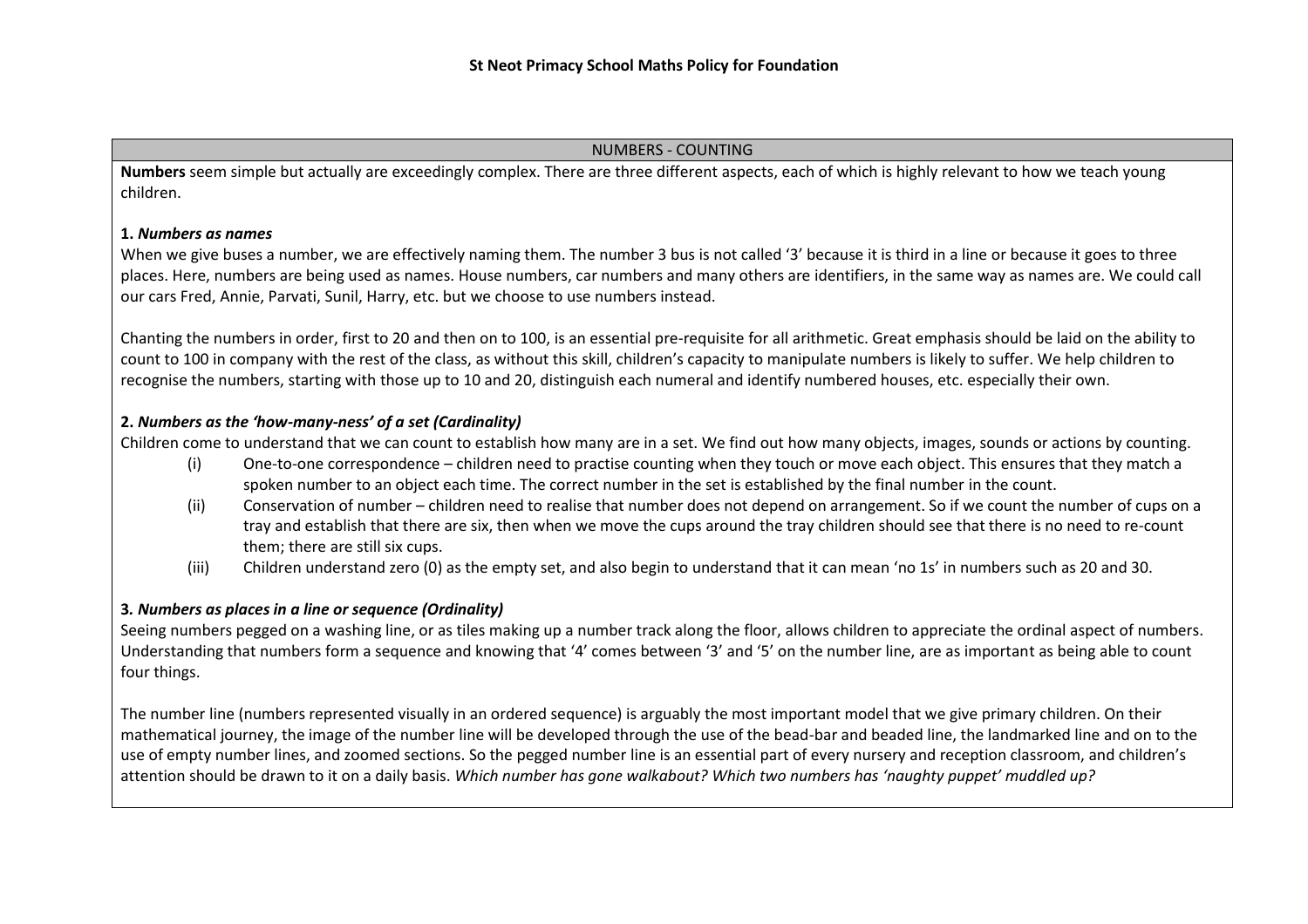All the above forms of counting are important. Children are taught to:

- Chant the numbers in order so that they can 'count' from 1 to 20 with total confidence and many can count from 1 to 100
- Establish how many there are in a set by counting, making one-to-one correspondence, and understanding conservation of number
- Identify and place numbers on a line, compare numbers saying which is larger or smaller and order a set of numbers.

| Positive Relationships: what adults can do                                                                                                                                                                     |                                                                                                                                                                                                                                                                                      |                                                                                                                                                                                                          |  |  |  |
|----------------------------------------------------------------------------------------------------------------------------------------------------------------------------------------------------------------|--------------------------------------------------------------------------------------------------------------------------------------------------------------------------------------------------------------------------------------------------------------------------------------|----------------------------------------------------------------------------------------------------------------------------------------------------------------------------------------------------------|--|--|--|
| 30-50 months                                                                                                                                                                                                   |                                                                                                                                                                                                                                                                                      | 40-60 months                                                                                                                                                                                             |  |  |  |
| • Use number language, e.g. 'one', 'two', 'three', 'lots',<br>'fewer', 'hundreds', 'how many?' and 'count' in a variety of<br>situations.                                                                      |                                                                                                                                                                                                                                                                                      | • Encourage estimation, e.g. how many sandwiches are needed for the picnic.<br>Encourage use of mathematical language, e.g. number names to ten: 'Have you got<br>enough to give me three?'              |  |  |  |
| Support children's developing understanding of abstraction<br>$\bullet$<br>by counting things that are not objects, such as hops,<br>jumps, clicks or claps.                                                   |                                                                                                                                                                                                                                                                                      | • Add numerals to all areas of learning and development, e.g. to a display of a favourite<br>story, such as The Three Billy Goats Gruff.                                                                 |  |  |  |
| Model counting of objects in a random layout, showing the<br>result is always the same as long as each object is only<br>counted once.                                                                         |                                                                                                                                                                                                                                                                                      | Emphasise the empty set and introduce the concept of nothing or zero.<br>Make books about numbers that have meaning for the child such as favourite numbers,<br>birth dates or telephone numbers.        |  |  |  |
| Model and encourage use of mathematical language, e.g.<br>$\bullet$<br>asking questions such as, 'How many saucepans will fit on<br>the shelf?'<br>Use pictures and objects to illustrate counting songs,<br>٠ |                                                                                                                                                                                                                                                                                      | • Show interest in how children solve problems and value their different solutions.<br>Make sure children are secure about the order of numbers before asking what comes<br>after or before each number. |  |  |  |
| rhymes and number stories.                                                                                                                                                                                     | Use mathematical vocabulary and demonstrate methods of recording, using standard<br>٠<br>notation where appropriate.<br>Give children who are learning English as additional language opportunities to work in<br>their home language, to ensure accurate understanding of concepts. |                                                                                                                                                                                                          |  |  |  |

# NUMBERS – ADDITION AND SUBTRACTION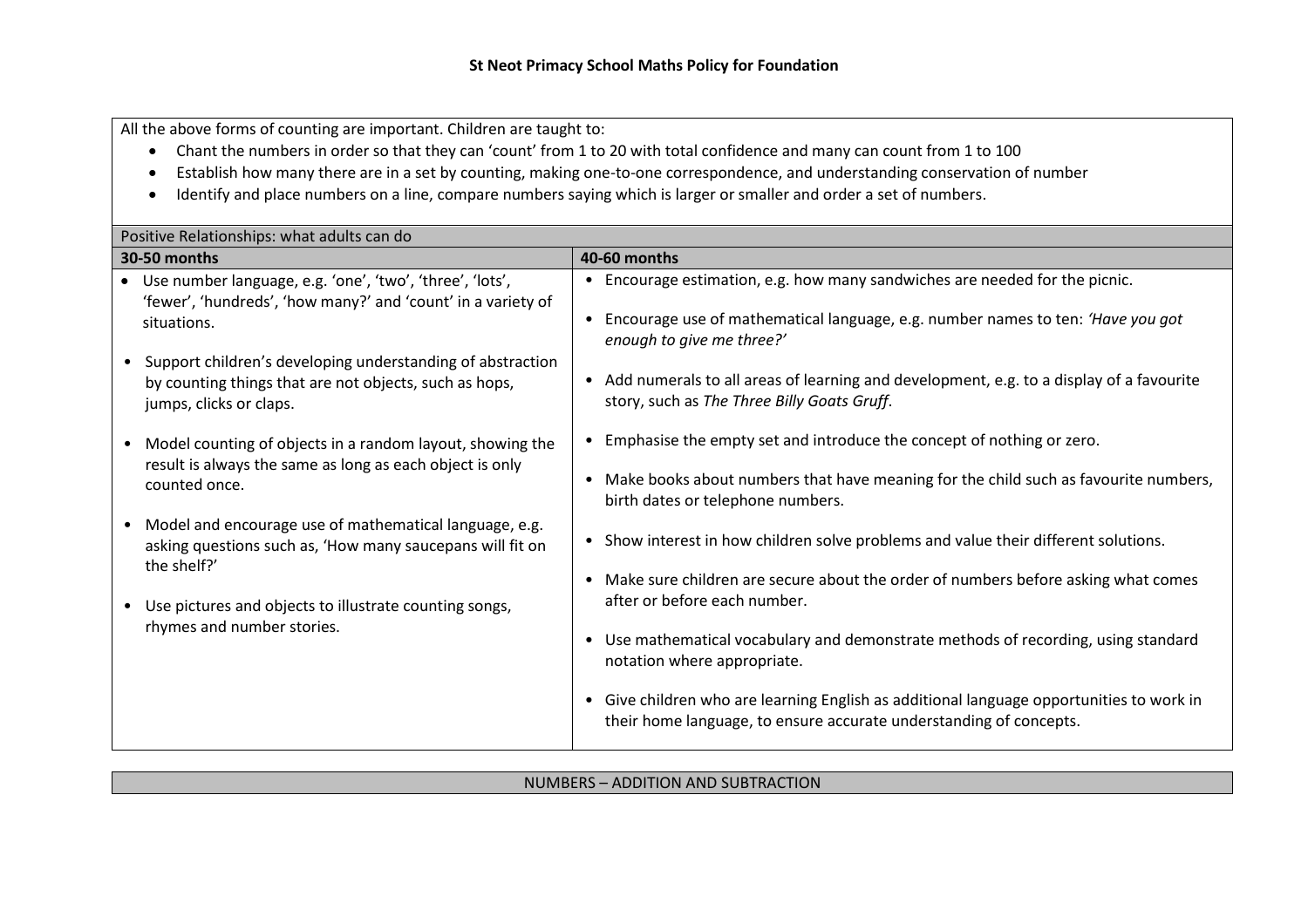**Addition** has two aspects and both need to be developed in parallel.

## *1. Adding as counting on*

Children need to understand that adding involves increase. Thus, although children may combine two sets by counting all of the objects, we need to progress to adding two sets by starting with the larger and counting on by the smaller, e.g. we start with five ducks on the pond and add three ducks by counting each one as they swim in – start with five, then six, seven, eight. We now have eight.

The essential pre-requisite for addition is being able to say the 'next number' *without counting from one*. So, if we say 'six', it is crucial that the child can respond 'seven' without having to begin at one and count up. Saying the number one more than any number up to first 10, and then 20, is a key skill for Reception children as their subsequent work in addition hangs on it.

We start recording additions using a number sentence with + and =. It is exceptionally important that children encounter and, with the teacher and peers, read these sentences aloud, and it is less important that they are able to write them. Laying out addition sentences using magnetic numbers/symbols on whiteboards is very useful and helps avoid the need for good hand-to-eye coordination. Lack of this could hold up mathematical development.

Once children can say the next number, they can count on small amounts. Additions such as  $5 + 2$  and  $8 + 3$  become possible, using fingers as markers in the count. We start with 8, putting it in our heads, and count on using one finger for each number spoken: 9, 10, 11.

### *2. Adding as splitting sets: number bonds*

Knowing that 5 can be split into 4 and 1, into 3 and 2 and even into 5 and 0, is the basis for this aspect of addition. We do not want children to have to count on to add 3 and 2 more, any more than we want them to count five things; they should subitise, i.e. recognise that there are five without counting (see Number). Subitising is the basis for number bonds.

Teaching children that 5 can be split into  $5 + 0$ ,  $4 + 1$  and  $3 + 2$ , that 6 can be split into  $6 + 0$ ,  $5 + 1$ ,  $4 + 2$  and  $3 + 3$ , etc. is essential in Reception. Using strings of four, five or six beads, which children can fiddle with, four, five or six pegs on a hanger and four, five or six cubes in a tower, means that children can play with these sets and kinaesthetically absorb the relevant number bonds (pairs of numbers that make 4, 5 and 6), and begin to learn the bonds for 7, 8 and 9.

Children need to see adults recording these additions using number sentences, preferably arranged so as to make the patterns clear:

 $0 + 5 = 5$ 

 $1 + 4 = 5$ 

 $2 + 3 = 5$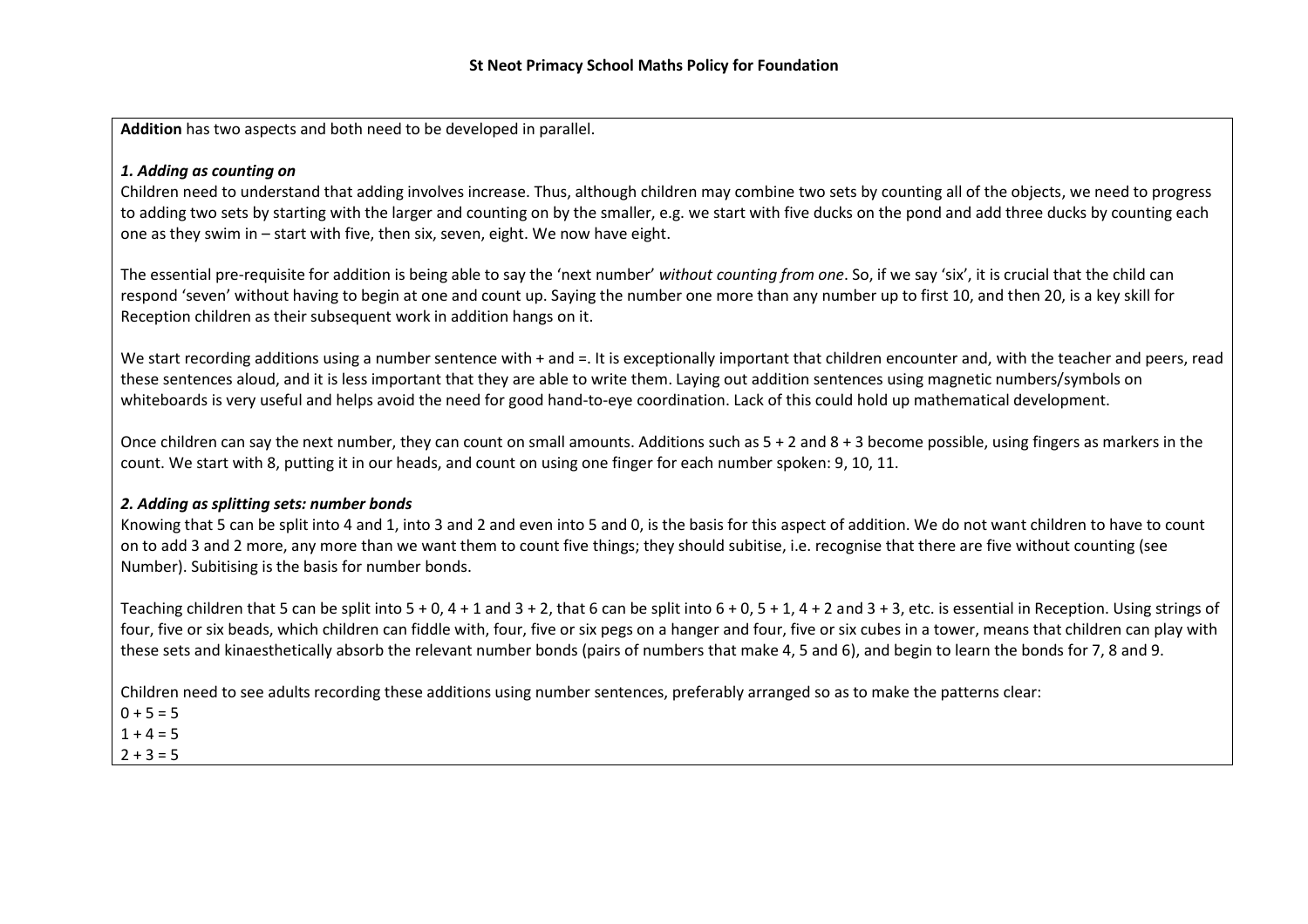Bonds to 10 are essential for the development of numerical fluency, and these are started in Reception. Children at this early stage are highly receptive and will absorb these crucial pairs. If the number bonds for ten are chanted, modelled on fingers, with pegs on hangers and using bead strings, on a weekly basis, there will not be a 5-year old child who does not know them off by heart – a really good predictor for later fluency.

**Subtraction** has three aspects. Two of these should be developed in parallel, and one is touched on in Reception, but not really developed until Y1.

# *1. Subtraction as counting back or taking away*

This is perhaps the most intuitive aspect of subtraction. Children can establish how many in a set and then count back as one, two or three objects are removed. This is recorded using the '–' sign. There are six apricots on a plate, we eat two, how many are left? Teacher records as  $6 - 2 = 4$  and reads this with the children as six take away two leaves four or six subtract two equals four. It is important to read the  $-$  sign as 'take away', and also as 'count back' and as 'subtract'.

As children progress, they are introduced to the notion that we can model this 'taking away' on the number line. We point at six and count back two to reach four. 6 – 2 = 4. Tiger Ted is on 9 on our number track. If we count on two, we reach 11. This models adding two more. If we count back two, we reach 7. This models taking away two.

# **2***. Subtraction as number bonds*

Just as addition must be related to splitting a number into two sets, 5 is 2 and 3 or 4 and 1, so subtraction needs to be seen as the inverse of this.  $5 = 3 + 2$ 

 $5 - 2 = 3$ 

The easiest and quickest way of showing this is on fingers. Show five fingers, two on one hand and three on the other. Say the addition together. Three add two is five. Fold down the two fingers. Say the subtraction together. Five subtract two is three. Repeat, holding up all five fingers and saying the addition again. Then fold down three fingers and say the subtraction. Five subtract three is two.

# **3***. Subtraction as difference*

This aspect of subtraction will prove to be the most important for achieving numerical fluency by Year 3, when children will perform many subtractions by counting up. However, in Reception, we do not expect children to use counting up to subtract, even at a simple level.

However, we do want to draw upon the notion of difference since this is a very familiar concept for small children and one which resonates with their own experience. If Tyler has five strawberries and Cindy has three, it will be clear to both children that Tyler has more. And they will often be able to tell you how many more. So we draw upon children's experience of difference and use the language of 'how many more?' and 'what is the difference?' as we record these situations.

Tyler has 5; Cindy has 3; Tyler has two more than Cindy.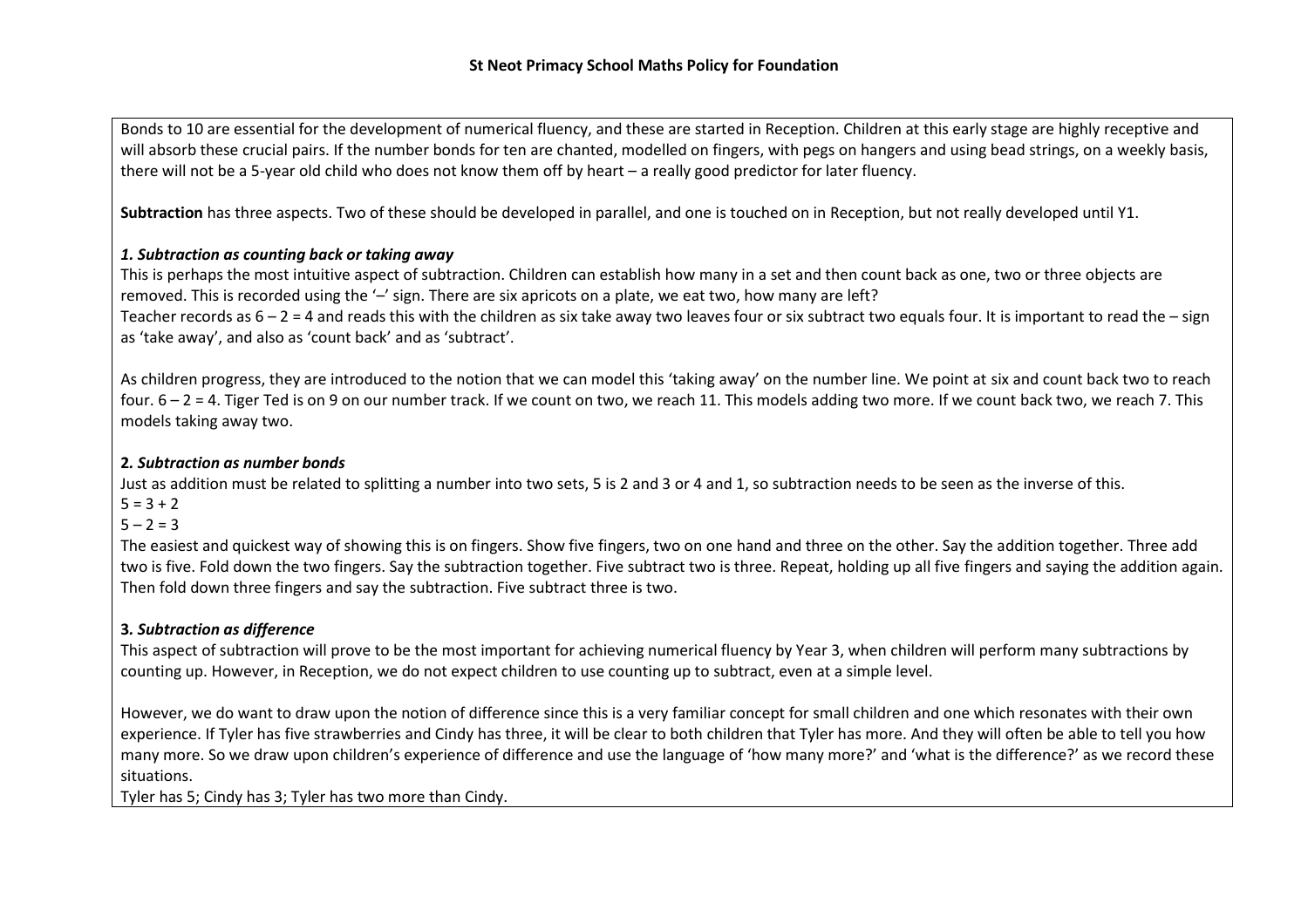It is the vocabulary of difference that we are developing here, and this is especially helpful in the context of measures. The pencil is six cubes long. The crayon is four cubes long. The pencil is two cubes longer. However, this is not recorded as a formal subtraction at this early stage.

| Positive Relationships: what adults can do                                                                                           |                                                                                                                                                                                                            |  |  |  |
|--------------------------------------------------------------------------------------------------------------------------------------|------------------------------------------------------------------------------------------------------------------------------------------------------------------------------------------------------------|--|--|--|
| 30-50 months                                                                                                                         | <b>40-60 months</b>                                                                                                                                                                                        |  |  |  |
| Use number language, e.g. 'one', 'two', 'three', 'lots', 'fewer',<br>'hundreds', 'how many?' and 'count' in a variety of situations. | • Encourage estimation e.g. how many sandwiches are needed for the picnic.<br>Encourage use of mathematical language, e.g. number names to ten: 'Have you got                                              |  |  |  |
| • Model and encourage use of mathematical language, e.g.<br>asking questions such as 'How many saucepans will fit on the<br>shelf?'  | enough to give me three?'<br>Ensure that children are involved in making displays, e.g. making their own<br>$\bullet$<br>pictograms of lunch choices. Develop this as a 3D representation using bricks and |  |  |  |
| • As you read number stories or rhymes, ask e.g. 'When one<br>more frog jumps in, how many will there be in the pool<br>altogether?' | discuss the most popular choices.<br>Use rhymes, songs and stories involving counting on and counting back in 1s, 2s, 5s<br>٠                                                                              |  |  |  |
| • Use pictures and objects to illustrate counting songs, rhymes<br>and number stories.                                               | and 10s.<br>Emphasise the empty set and introduce the concept of nothing or zero.<br>$\bullet$                                                                                                             |  |  |  |
| • Encourage children to use mark-making to support their<br>thinking about numbers and simple problems.                              | Show interest in how children solve problems and value their different solutions.<br>$\bullet$                                                                                                             |  |  |  |
| • Talk with children about the strategies they are using, e.g. to<br>work out a solution to a simple problem by using fingers or     | Discuss with children how problems relate to others they have met, and their<br>$\bullet$<br>different solutions.                                                                                          |  |  |  |
| counting aloud.                                                                                                                      | Talk about the methods children use to answer a problem they have posed, e.g. 'Get<br>$\bullet$<br>one more, and then we will both have two.'                                                              |  |  |  |
|                                                                                                                                      | Encourage children to make up story problems for other children to solve.<br>$\bullet$                                                                                                                     |  |  |  |
|                                                                                                                                      | Use mathematical vocabulary and demonstrate methods of recording, using standard<br>$\bullet$<br>notation where appropriate.                                                                               |  |  |  |
|                                                                                                                                      | • Give children who are learning English as additional language opportunities to work in                                                                                                                   |  |  |  |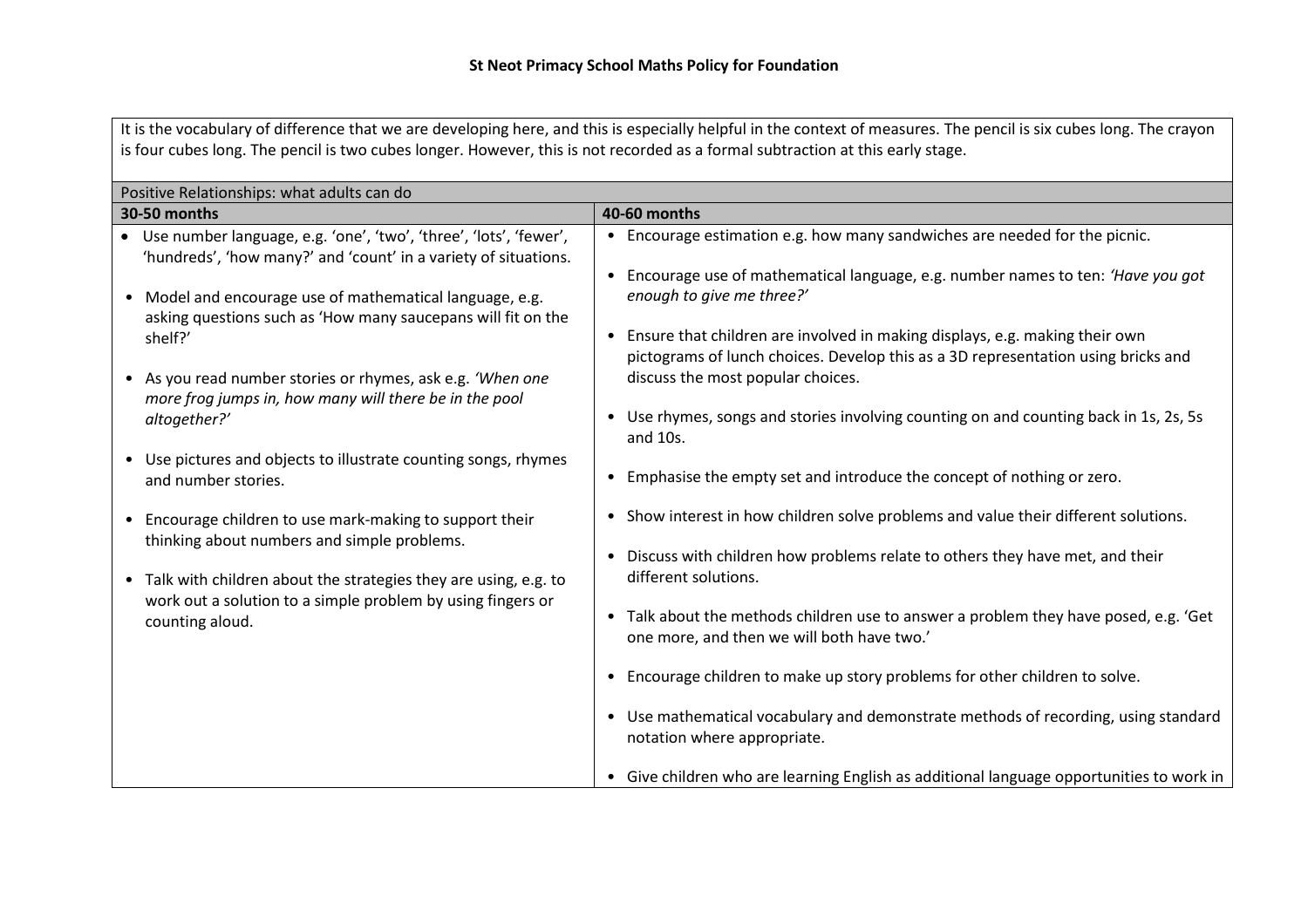| their home language, to ensure accurate understanding of concepts. |
|--------------------------------------------------------------------|
|                                                                    |

| NUMBERS - MULTIPLICATION AND DIVISION                                                                                                                              |  |  |  |
|--------------------------------------------------------------------------------------------------------------------------------------------------------------------|--|--|--|
| Multiplication is introduced in Reception as 'clever counting' and also as doubling.                                                                               |  |  |  |
| Division relates to halving and sharing into two or four sets.                                                                                                     |  |  |  |
|                                                                                                                                                                    |  |  |  |
| 1. Clever Counting                                                                                                                                                 |  |  |  |
| Once children are confident at counting from 1 to 20 individually, and from 1 to 100 as part of a larger group, they will start counting in 2s, 5s and 10s.        |  |  |  |
| Counting in 2s helps children to develop the concept of even and odd numbers, and is also an essential pre-requisite for doubling and halving. We like children    |  |  |  |
| to start by doing 'whisper' counting where they say every number, but the even numbers are whispered. One, two, three, four, five, six etc. They can then          |  |  |  |
| progress to just saying the whispered numbers: two, four, six, etc. This chant, in 2s, to 20 is learned by heart.                                                  |  |  |  |
| Counting in 5s comes a little later and is, again, an easy chant to learn. We match this to hands, showing that five, ten, fifteen, twenty can be shown by holding |  |  |  |
| up one, two, three, four hands.                                                                                                                                    |  |  |  |

*Counting in 10s* is not only useful as a precursor for the 10× table, but really helps children to distinguish the -ty numbers from the -teen numbers, e.g. thir**ty** from thir**teen**. We call the multiples of ten the 'cuppa tea' numbers to emphasis the ending.

### *2. Doubling*

Children can start by doubling the numbers 1 to 5 using the fingers of both hands. The 'one and one is two, two and two is four', etc. chant, where thumbs on both hands are held up, then finger and thumb, then three digits, etc. is an excellent way of helping children really learn these doubles. Creating doubles using cubes and beads and other mathematical equipment helps to reinforce the fact that a double is a number multiplied by 2; there are two 5s in double 5.

### *3. Division as sharing*

Once children understand their doubles, it is a natural progression to create the matching halves. *Double two is four and half of four is two*. We can then demonstrate that some numbers of cubes can be halved (even numbers) and some can't (odd numbers). It is important to emphasise that if we are talking about cakes or biscuits, odd numbers can be halved, i.e. we can share three cakes fairly – we get 1½ each! Children need to understand that we can find half of small odd numbers, as well as knowing the halves of the even numbers up to 10.

Once children are very familiar with the concept of halving, we can model sharing small multiples of four into quarters. So, for example, eight toy cars may be fairly shared amongst four children. Or a large cake may be cut into quarters.

It is important to emphasise that we are only expecting Reception children to get to grips with one aspect of division – that aspect of 'sharing' which is related to fractions. We are not demonstrating the arguably more important aspect of division as the inverse of multiplication – namely grouping. Four groups of five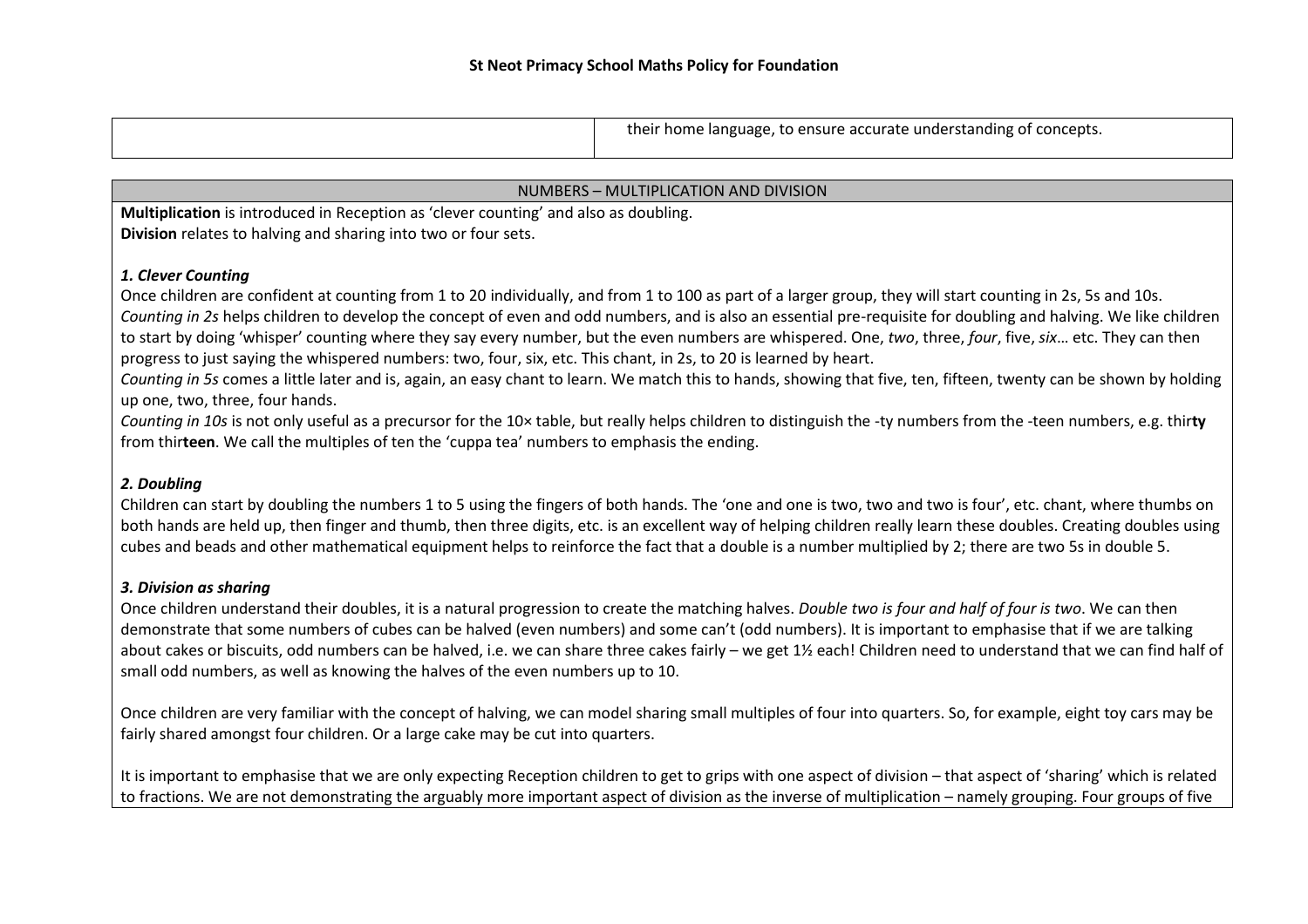make twenty (4 × 5 = 20). How many groups of five in 20? Children will be introduced to formal multiplication in Year 1 and division as grouping is taught mainly in Year 2.

| Positive Relationships: what adults can do |                                                                                                                                                  |  |                                                                                                                                                                                                         |  |  |  |
|--------------------------------------------|--------------------------------------------------------------------------------------------------------------------------------------------------|--|---------------------------------------------------------------------------------------------------------------------------------------------------------------------------------------------------------|--|--|--|
| 30-50 months                               |                                                                                                                                                  |  | 40-60 months                                                                                                                                                                                            |  |  |  |
|                                            | • Model and encourage use of mathematical language, e.g. asking questions<br>such as 'How many saucepans will fit on the shelf?'                 |  | • Encourage use of mathematical language, e.g. number names to ten:<br>'Have you got enough to give me three?'                                                                                          |  |  |  |
|                                            | • Help children to understand that one thing can be shared by a number of<br>pieces, e.g. a pizza.                                               |  | • Ensure that children are involved in making displays, e.g. making their own<br>pictograms of lunch choices. Develop this as a 3D representation using<br>bricks and discuss the most popular choices. |  |  |  |
|                                            | • Use pictures and objects to illustrate counting songs, rhymes and number                                                                       |  |                                                                                                                                                                                                         |  |  |  |
|                                            | stories.                                                                                                                                         |  | • Use rhymes, songs and stories involving counting on and counting back in<br>1s, 2s, 5s and 10s.                                                                                                       |  |  |  |
|                                            | • Talk with children about the strategies they are using, e.g. to work out a<br>solution to a simple problem by using fingers or counting aloud. |  | • Discuss with children how problems relate to others they have met, and<br>their different solutions.                                                                                                  |  |  |  |
|                                            |                                                                                                                                                  |  | • Talk about the methods children use to answer a problem they have<br>posed, e.g. 'Get one more, and then we will both have two.'                                                                      |  |  |  |
|                                            |                                                                                                                                                  |  | • Encourage children to make up their own story problems for other<br>children to solve.                                                                                                                |  |  |  |
|                                            |                                                                                                                                                  |  | • Encourage children to extend problems, e.g. 'Suppose there were three<br>people to share the bricks between instead of two'.                                                                          |  |  |  |
|                                            |                                                                                                                                                  |  | • Use mathematical vocabulary and demonstrate methods of recording,<br>using standard notation where appropriate.                                                                                       |  |  |  |
|                                            |                                                                                                                                                  |  | • Give children who are learning English as additional language<br>opportunities to work in their home language, to ensure accurate<br>understanding of concepts.                                       |  |  |  |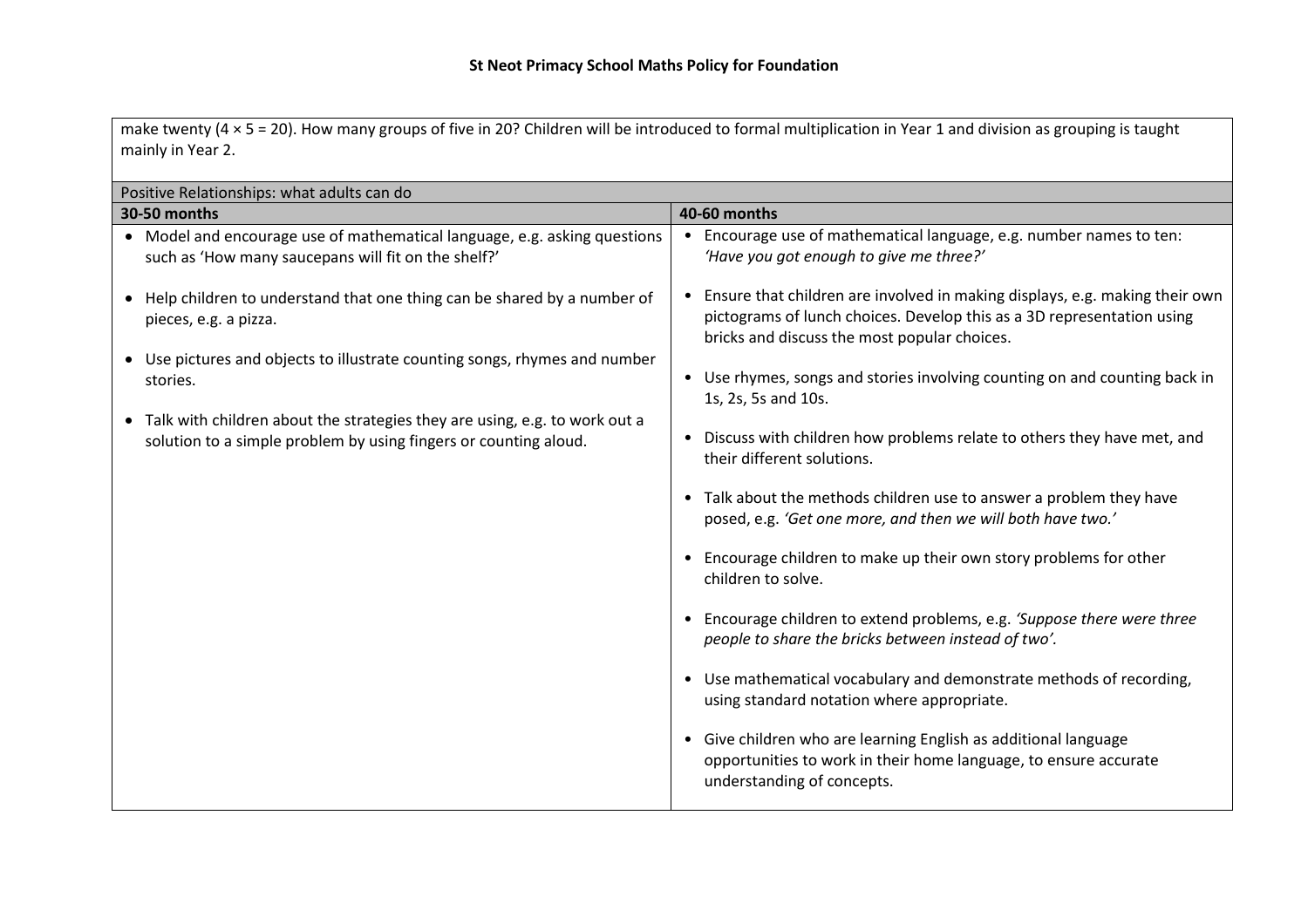#### SHAPE, SPACE AND MEASURE

# **Shape**

Children are introduced to a variety of 2D and 3D shapes. They explore their properties, and develop the use of specific vocabulary to describe these. Using words such as 'corners, sides, straight, curved, flat, roll, surface' as well as the names of common 2D and 3D shapes, children can identify, talk about and describe these in the world around them.

Children learn the difference between 2D and 3D shapes; they construct 3D shapes using a wide variety of construction materials, and then describe the 2D shapes they see on the faces of 3D shapes. They use these in activities such as printing.

A wide variety of shapes will be drawn upon, following children's own experiences, but in particular children will name and discuss rectangles, including squares and oblongs, circles, triangles, cubes, cuboids, spheres, cones and pyramids.

Children begin to appreciate symmetry, and create and identify symmetrical patterns.

#### **Space**

Children are introduced to the language of position and direction. They identify forward and backward, and begin to learn left and right. Words such as up, down, below, above, inside and outside start to become familiar and children are encouraged to describe where objects are in relation to others. They indicate direction, both by gesture and vocabulary, and are encouraged to use increasingly more specific terminology, such as behind, in front of, beside, next to.

### **Measure**

Children begin to see that we can find out how long or wide or tall things are, either by comparing them directly, or by measuring them using uniform nonstandard units. They will measure their own height in crayons and see that Jimmy is taller than they are because more crayons fit along his length. In this way, they can compare two or three items.

This progression, from direct comparison to the use of a non-standard uniform unit to measure and compare, is used in the development of children's understanding of mass and capacity. Children first compare directly, pouring a teapot into a jug and vice versa, and balancing a shoe against a small book. They then measure, weighing the shoe and the book in marbles, and counting how many cups of tea the teapot will pour for our dolls' picnic.

Children begin to understand that we can tell the time and that we speak of time in relation to days and nights (how many sleeps?) and in relation to longer time spans: weeks, months and years. They compare lengths of time, talking of longer and shorter time spans. They sequence familiar events, and begin to relate these to o'clock times on a daily schedule, understanding that they can measure short periods of time using egg timers, sun dials and water clocks as well as digital and analogue clocks.